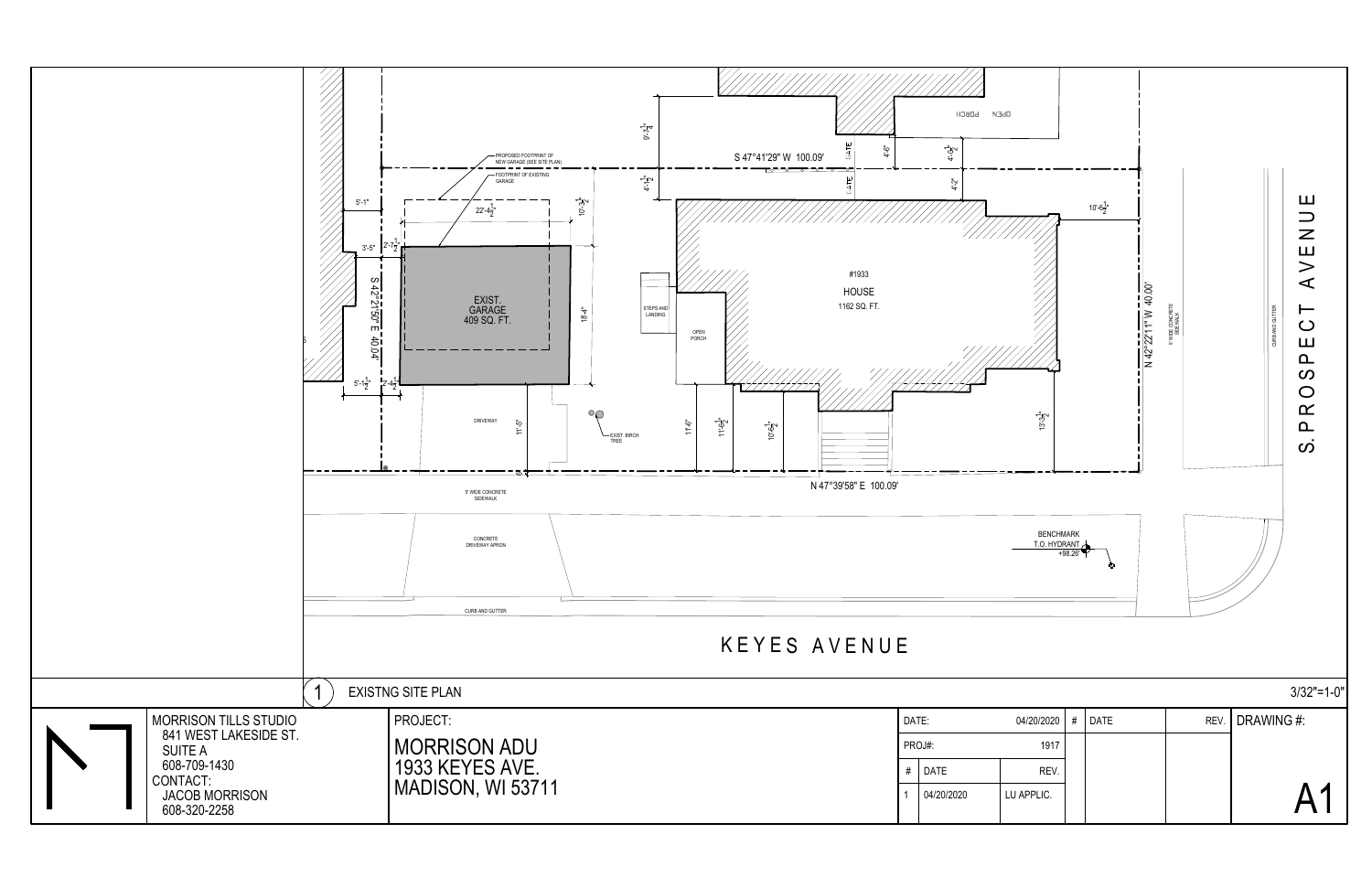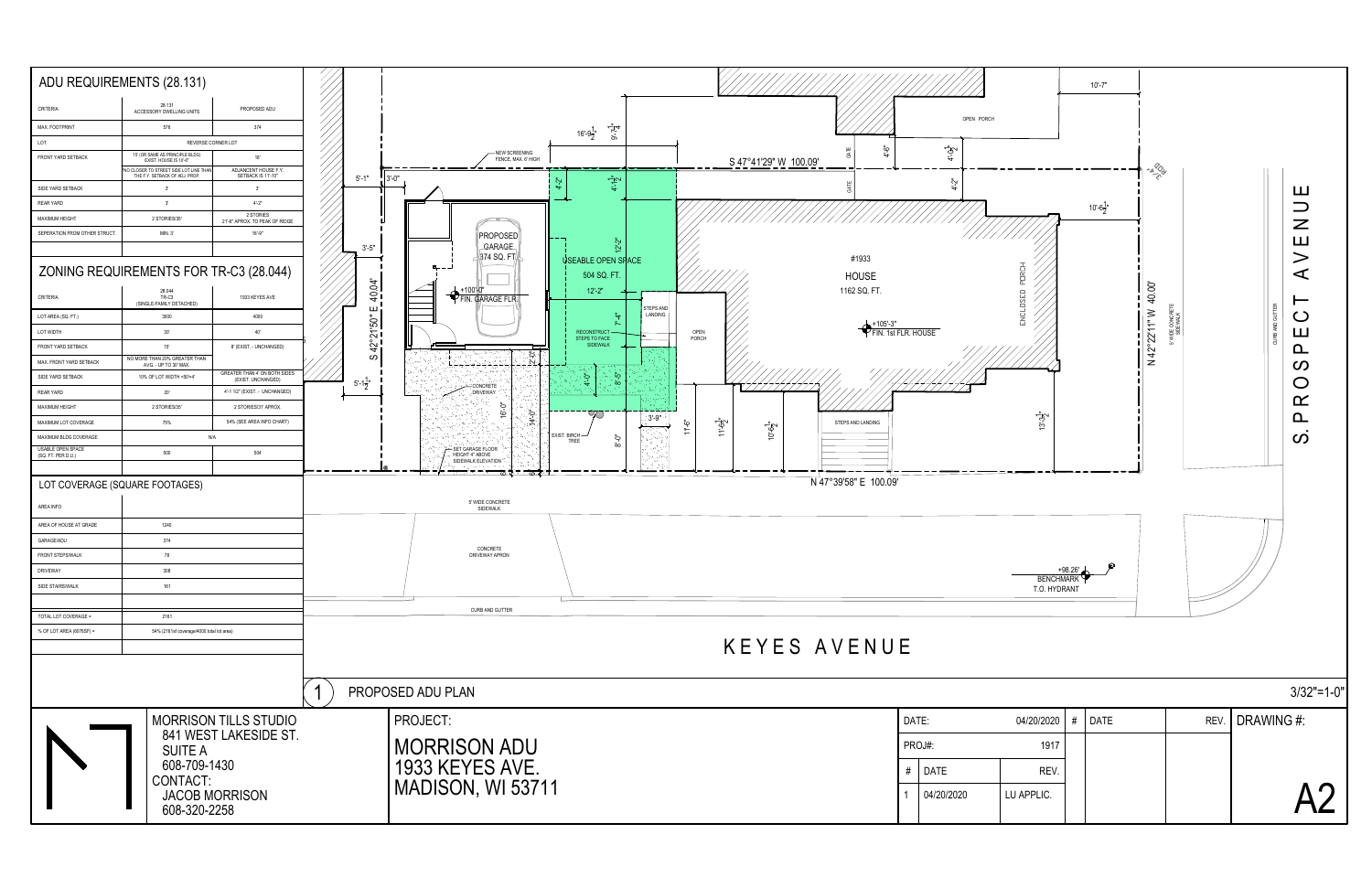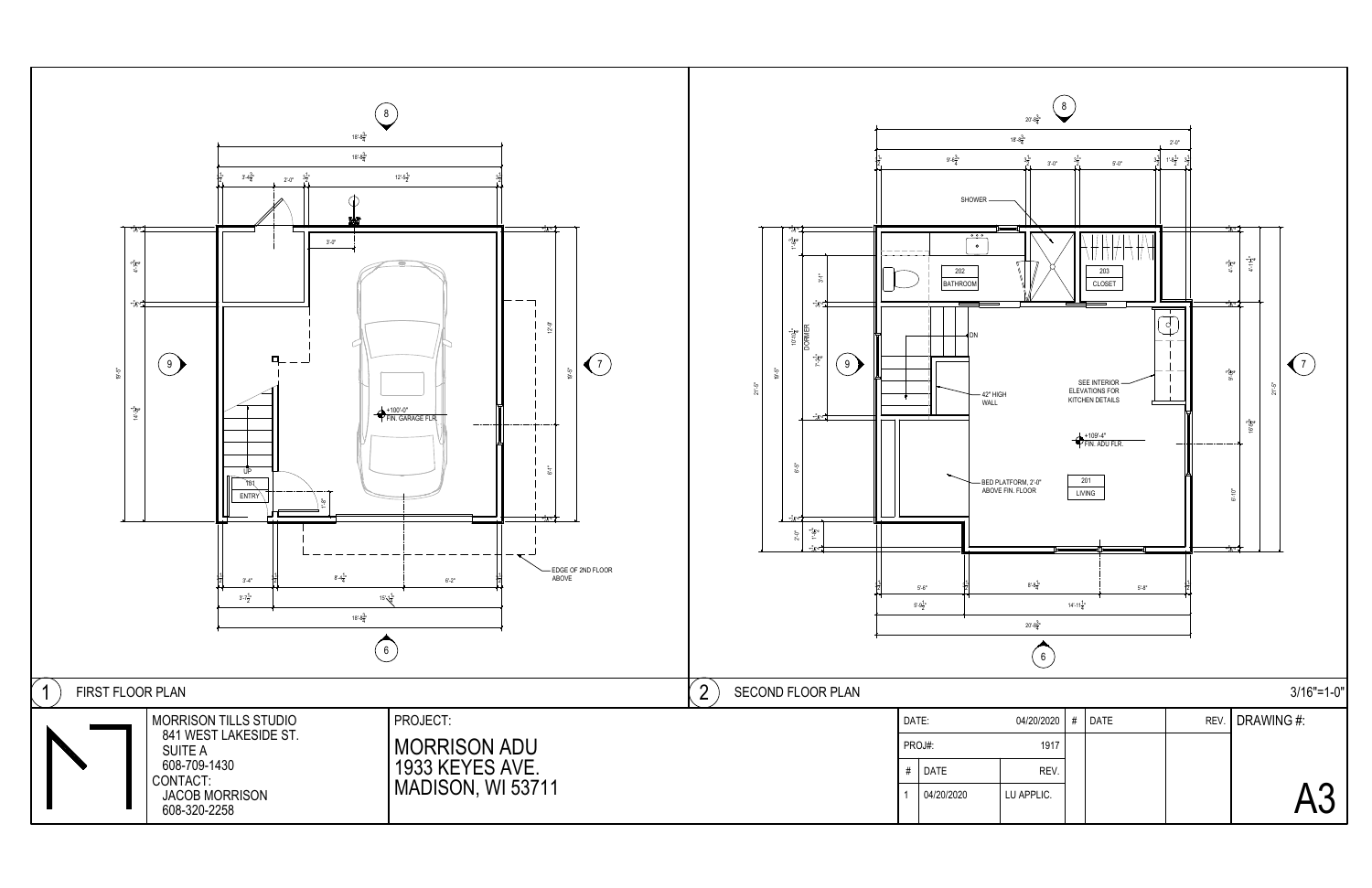

| REV. DRAWING #: | <b>DATE</b> | # | 04/20/2020 |
|-----------------|-------------|---|------------|
|                 |             |   | 1917       |
|                 |             |   | REV.       |
| 44              |             |   | U APPLIC.  |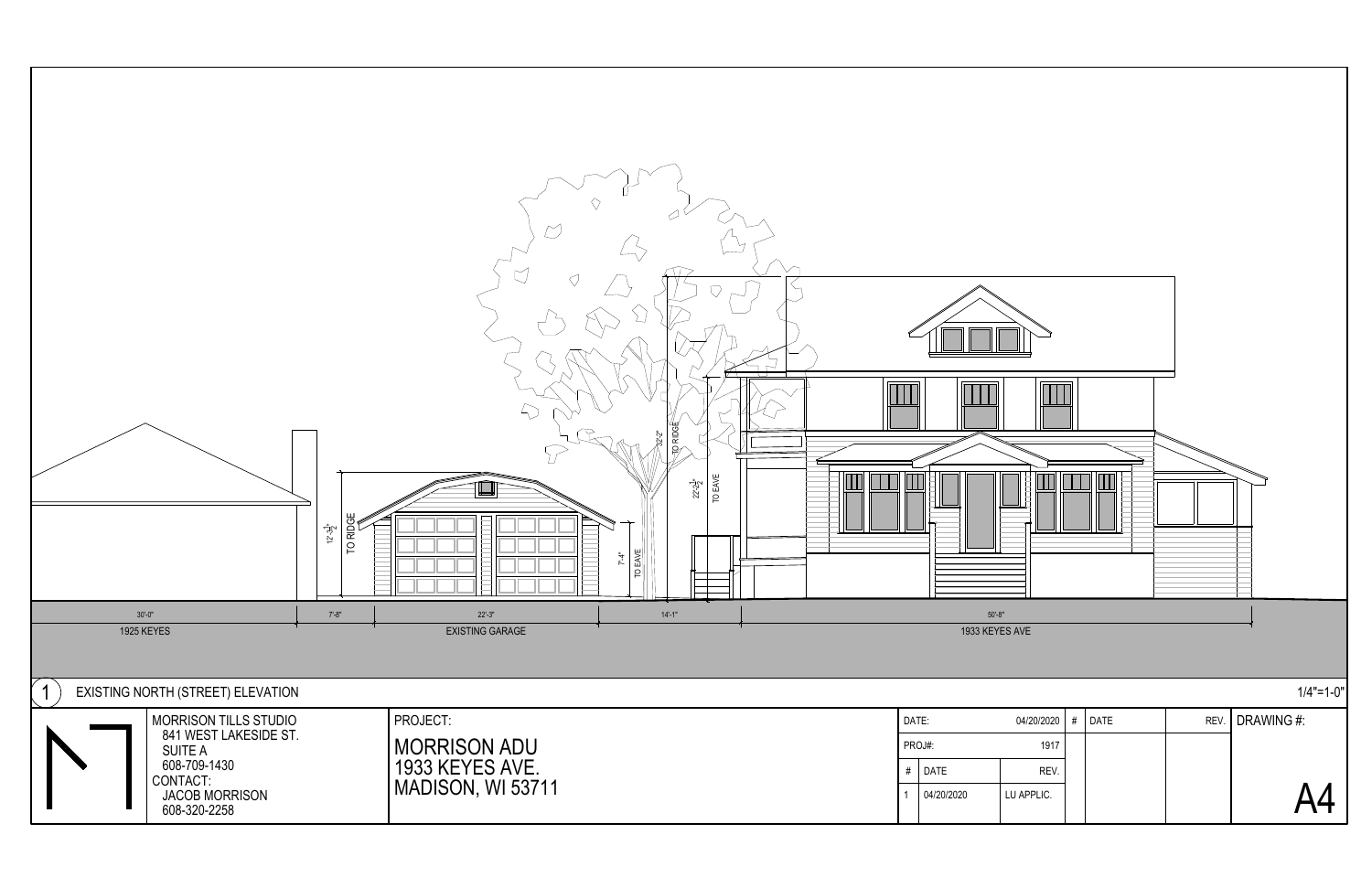

| REV. DRAWING #: | <b>DATE</b> | # | 04/20/2020 |
|-----------------|-------------|---|------------|
|                 |             |   | 1917       |
|                 |             |   | REV.       |
| <b>15</b>       |             |   | U APPLIC.  |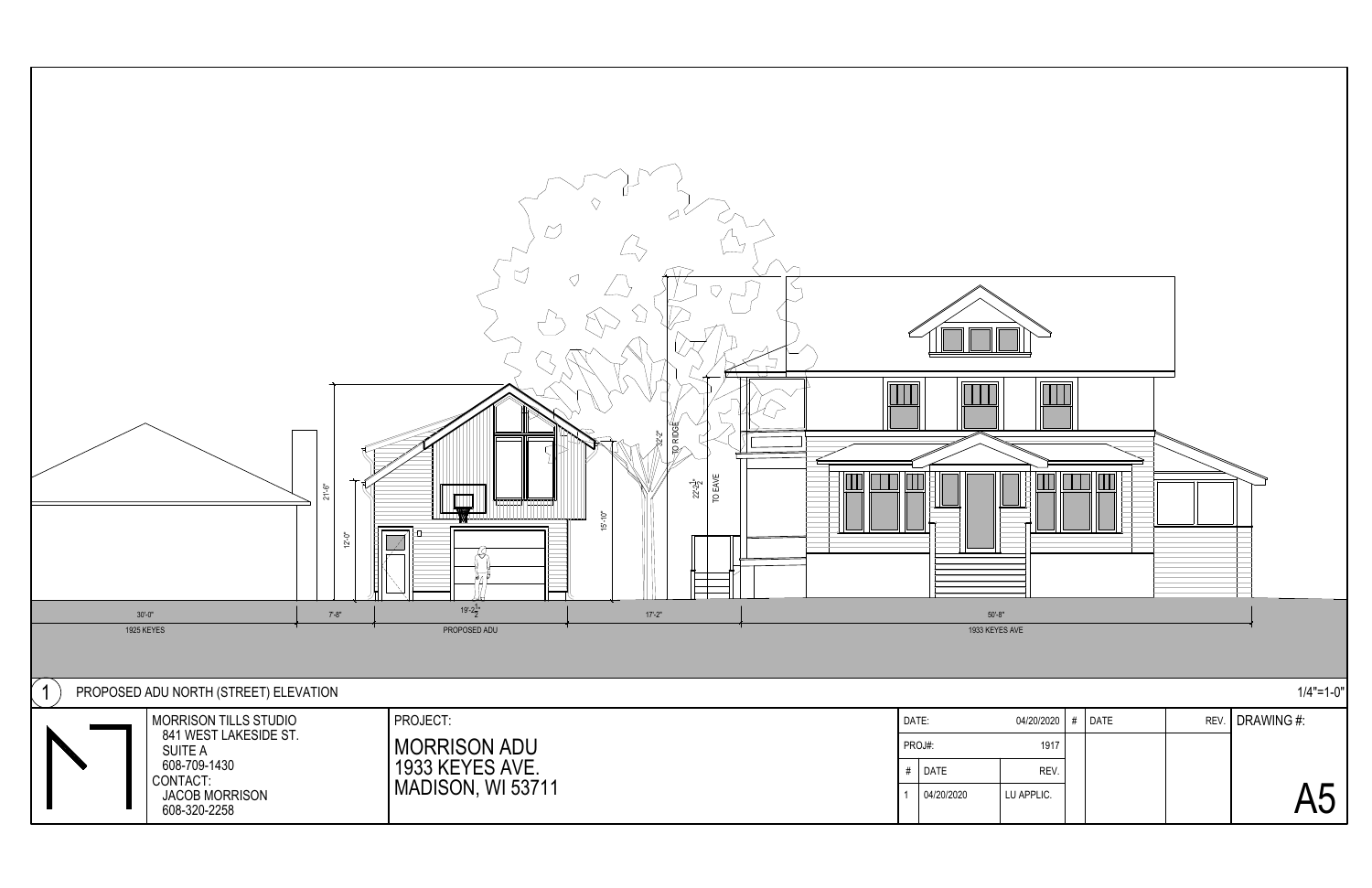

| 04/20/2020 | # | <b>DATE</b> | REV. DRAWING #: |
|------------|---|-------------|-----------------|
| 1917       |   |             |                 |
| REV.       |   |             |                 |
| LU APPLIC. |   |             | Aĥ              |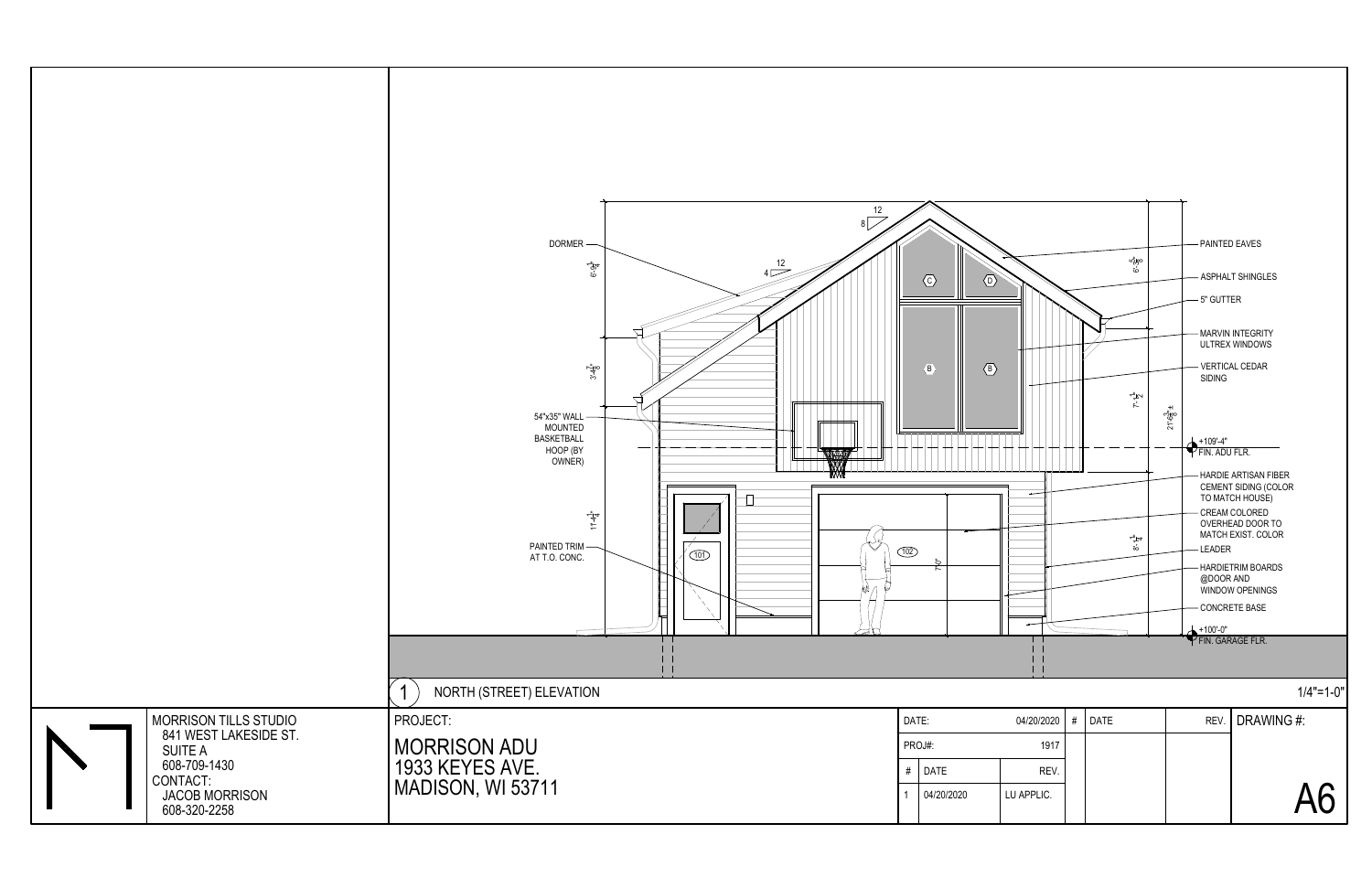

| REV. DRAWING #: | <b>DATE</b> | # | 04/20/2020 |
|-----------------|-------------|---|------------|
|                 |             |   | 1917       |
|                 |             |   | REV.       |
|                 |             |   | LU APPLIC. |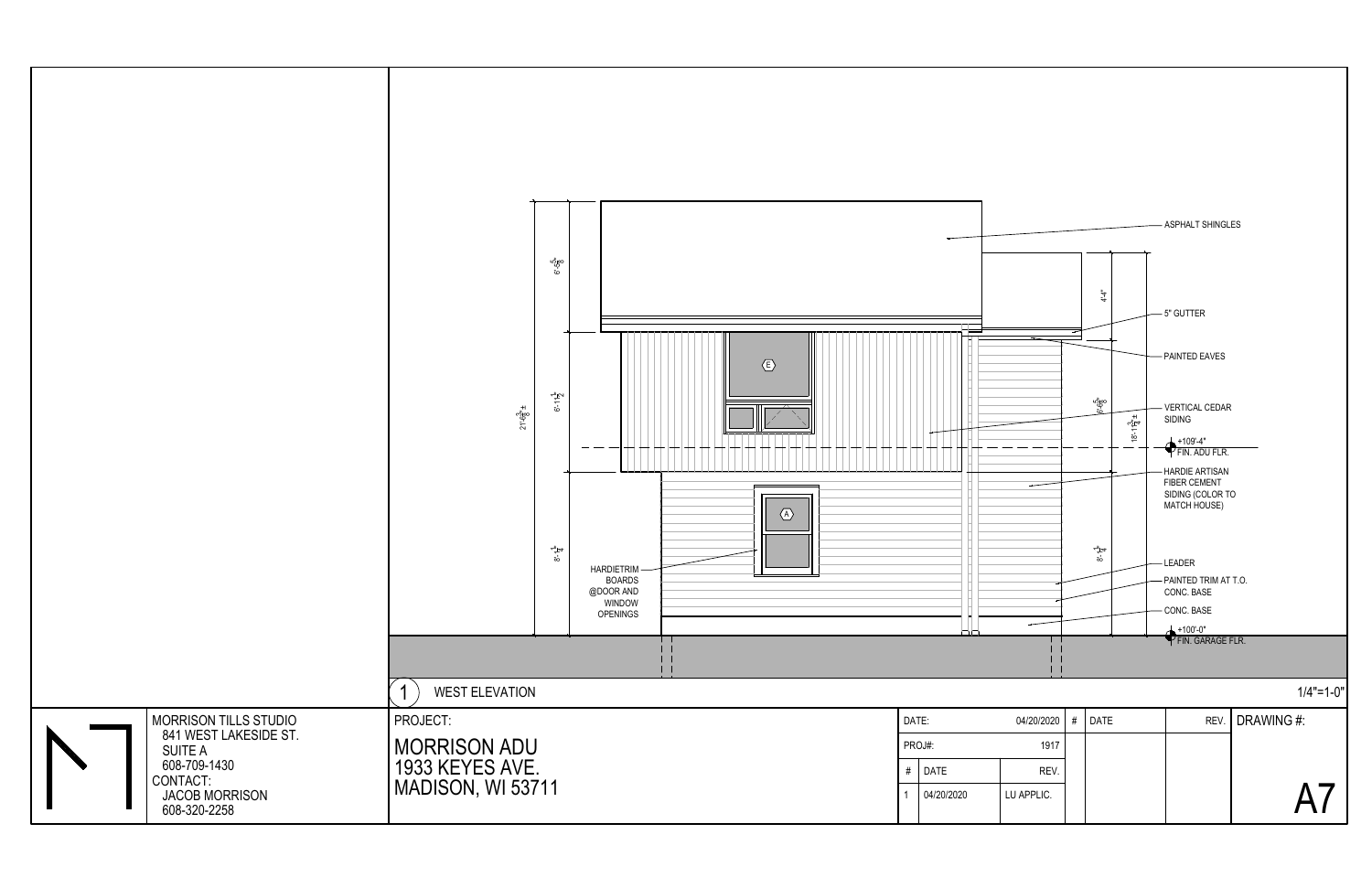

| REV. DRAWING #:        | <b>DATE</b> | # | 04/20/2020 |
|------------------------|-------------|---|------------|
|                        |             |   | 1917       |
|                        |             |   | REV.       |
| $\boldsymbol{\lambda}$ |             |   | LU APPLIC. |